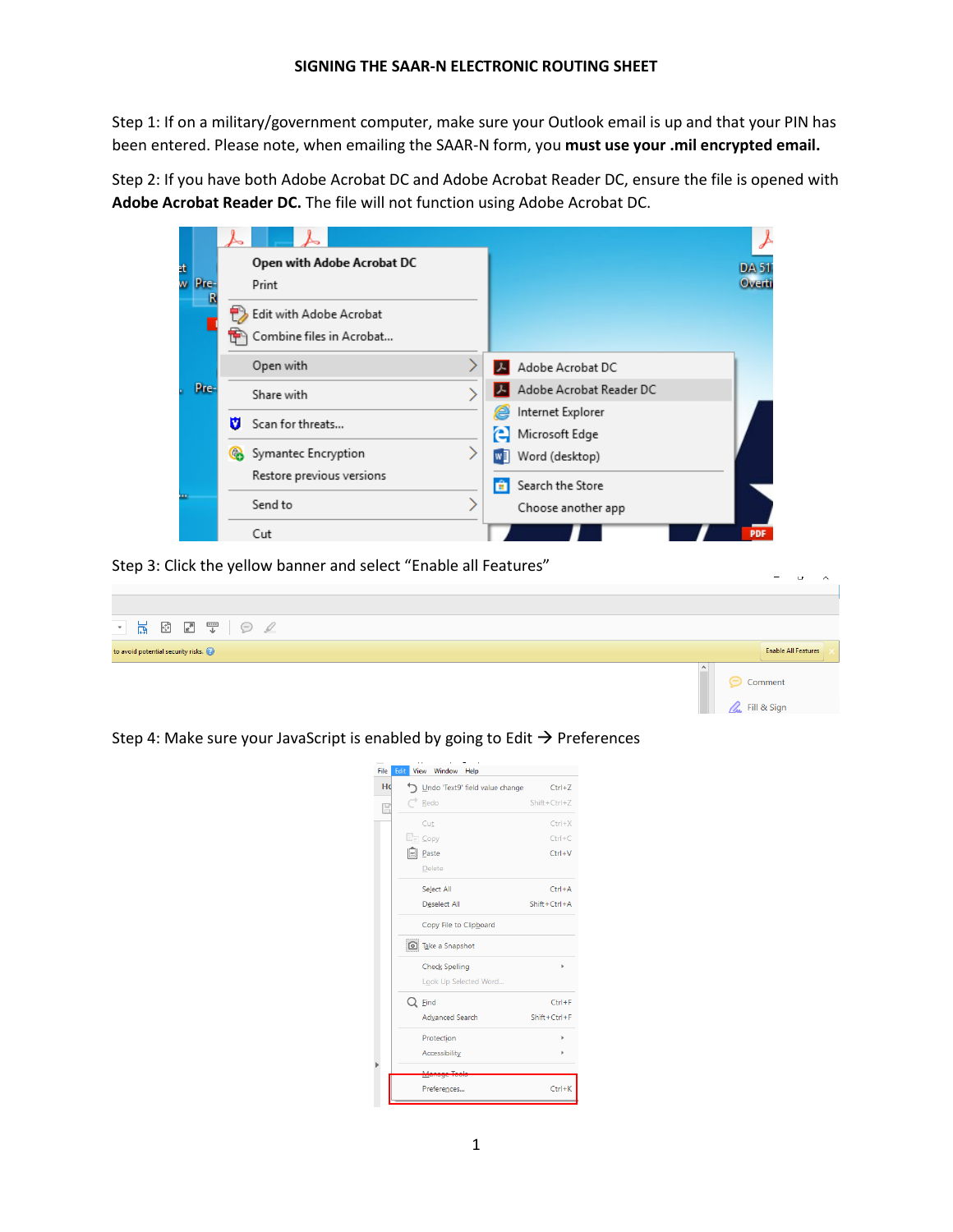## **SIGNING THE SAAR-N ELECTRONIC ROUTING SHEET**

Step 4: Select JavaScript and make sure JavaScript is enabled by checking the boxes to mimic the picture:

| Preferences                          |                                                   |    | ×      |
|--------------------------------------|---------------------------------------------------|----|--------|
| Categories:                          | <b>JavaScript</b>                                 |    |        |
| Commenting<br><b>Documents</b>       | □ Enable Acrobat JavaScript                       |    |        |
| <b>Full Screen</b>                   | JavaScript Security                               |    |        |
| General                              | Enable menu items JavaScript execution privileges |    |        |
| Page Display                         | ○ Enable global object security policy            |    |        |
| 3D & Multimedia                      |                                                   |    |        |
| Accessibility<br>Forms               | JavaScript Debugger                               |    |        |
| Identity                             | Show console on errors and messages               |    |        |
| Internet                             |                                                   |    |        |
| JavaScript                           |                                                   |    |        |
| Language<br>Measuring (2D)           |                                                   |    |        |
| Measuring (3D)                       |                                                   |    |        |
| Measuring (Geo)                      |                                                   |    |        |
| Multimedia (legacy)                  |                                                   |    |        |
| Multimedia Trust (legacy)            |                                                   |    |        |
| Reading                              |                                                   |    |        |
| Reviewing<br>Search                  |                                                   |    |        |
| Security                             |                                                   |    |        |
| Security (Enhanced)                  |                                                   |    |        |
| Signatures                           |                                                   |    |        |
| Spelling                             |                                                   |    |        |
| Tracker                              |                                                   |    |        |
| <b>Trust Manager</b><br><b>Units</b> |                                                   |    |        |
| <b>Usage Information</b>             |                                                   |    |        |
|                                      |                                                   |    |        |
|                                      |                                                   | OK | Cancel |
|                                      |                                                   |    |        |

## **The SAAR-N form must be signed with you CAC card's digital signature**

Step 5: On the form, click the signature box where you will place your digital signature.

Step 6: Select your DOD EMAIL ID if using your CAC card. Click "Continue".

|               | Sign with a Digital ID                                                                            | X                   |
|---------------|---------------------------------------------------------------------------------------------------|---------------------|
|               | Choose the Digital ID that you want to use for signing:                                           | Refresh             |
| $\frac{1}{2}$ | <b>GR</b><br><b>H.146</b> (Windows Digital ID)<br>Issued by: DOD EMAIL CA-42, Expires: 2020.10.30 | <b>View Details</b> |
| $\mathbb{F}$  | <b>FH.146</b> (Windows Digital ID)<br>GI<br>Issued by: DOD ID CA-41, Expires: 2020.10.30          | <b>View Details</b> |
|               |                                                                                                   |                     |
|               |                                                                                                   |                     |
|               | Configure New Digital ID<br>Cancel                                                                | Continue            |